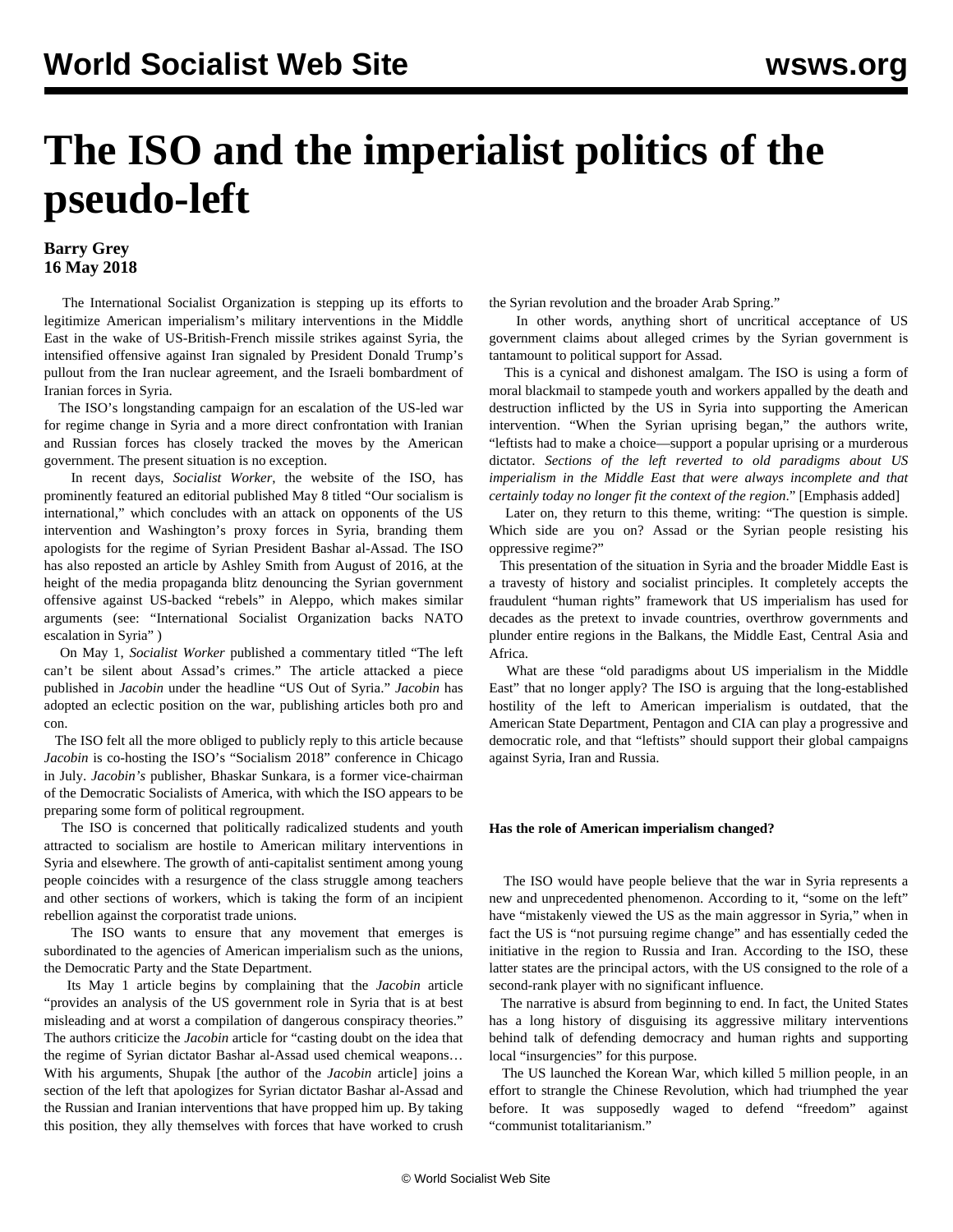Washington carried out the Bay of Pigs invasion of Cuba, using a mercenary force recruited by the CIA, in the name of "democracy."

 In Vietnam, the United States killed nearly 3.5 million Vietnamese for the supposed purpose of defending the "Free World" against communist dictatorship.

 Nor is the use of right-wing Islamist militias, for the most part linked to Al Qaeda, as US proxy forces peculiar to Washington's intervention in Syria. The CIA armed and funded the Mujahideen (whom Reagan called the moral equals of America's founding fathers) to overthrow a pro-Soviet government in Afghanistan in the 1980s, giving rise to Al Qaeda, and it resorted to Al Qaeda-linked Islamist forces to bring down and murder Gaddafi in Libya.

 There is no essential difference between these criminal interventions and the US war to overthrow Assad and establish a puppet regime in Syria.

 Among the socialist principles jettisoned by the ISO is the distinction drawn by Marxists between oppressor nations and oppressed nations. Syria is an oppressed nation, a former colony of France that has long been subject to subversion and intrigue by the United States. From the days of Marx through Lenin and Trotsky to the present, genuine socialists have not based their attitude to military attacks by imperialist powers on oppressed nations on the democratic credentials of the governments of the targeted countries.

 The Assad government, as the Iranian government and all of the governments in the Middle East, is a bourgeois regime. It has run afoul of the United States not because it is repressive. Washington has no problem allying itself with and arming the Saudi oil sheiks and the bloody al-Sisi military dictatorship in Egypt. Assad has been targeted for regime change because he is allied with Russia and Iran, and is therefore seen by the United States as an obstacle to its drive for hegemony over the oil-rich Middle East and the Eurasian continent that it borders.

 It is the task of the Syrian working class to put an end to the rule of Assad by the methods of class struggle and international socialist revolution, in opposition to both imperialism and the local ruling class, not in alliance with imperialism. Marxists do not contract out the struggle against the bourgeoisie anywhere to one or another imperialist power, all of which operate to subjugate, exploit and plunder other countries as well as their "own" working class.

 The ISO attacks the Marxist conception of imperialism. For Marxists, the term has an objective historical significance. We continue to live in the epoch of imperialism.

 Lenin defined imperialism as a definite stage in the historical development of capitalism—the highest stage. It was and remains the epoch of wars and revolutions. Its essential features are the monopolization of the economy, the dominance of finance capital, and the carve-up of the entire planet by a handful of advanced countries. It signifies, in Lenin's words, "reaction all down the line."

 On these scientific foundations, not moralistic phrases, Marxists determine their attitude to a given war. The central issues are the class interests being pursued by the various camps, whether the countries involved are oppressor nations or oppressed nations, and what the real war aims are. These questions can be answered only by an examination of the historical background and the international context in which the war has erupted.

 The ISO says nothing about the historical context of the war being waged by the US and its NATO and regional allies in Syria. In fact, the United States has been engaged in perpetual war for more than a quartercentury, since the dissolution of the Soviet Union in 1991. Each of these wars has been justified on the basis of lies, most notoriously the fabrication of "weapons of mass destruction" used as the pretext for the 2003 invasion of Iraq. In all these aggressive wars, the US has employed the propaganda technique of demonizing the leaders of the targeted countries—generally figures who had previously collaborated with Washington in its predatory global activities.

 The list includes Manuel Noriega of Panama (invaded in 1989), Saddam Hussein of Iraq (1991 and 2003), Mohamed Farrah Aidid of Somalia (1992), Slobodan Milosevic of Serbia (1999), the Taliban of Afghanistan (2001), Muammar Gaddafi of Libya (2011) and now Bashar al-Assad of Syria. Most of these leaders have ended up imprisoned, dead or both, and there is no doubt that Assad remains in the cross hairs of the US military today.

 Moreover, the US has been intervening in Syria ever since France granted the country nominal independence in 1946, beginning with the CIA-orchestrated ouster of the left bourgeois nationalist regime of Shukri al-Quwatly in March of 1949. In December of the same year, Adib Shishakli came to power in a coup organized with the support of the US. Indicative of the political types leading the anti-Assad opposition today is the fact that Adib Shishakli's grandson and namesake, Adib Shishakli, a right-wing businessman with close ties to the Saudi royal family, is a leading figure in that opposition.

 The US has been working to destabilize and ultimately remove the Assad regime for more than 15 years. Despite Syria's collaboration with the US in the early days of the "war on terror," Trump's current national security adviser, John Bolton, then an undersecretary of state in the George W. Bush administration, gave a speech in 2002, "Beyond the Axis of Evil," in which he added three other countries—Syria, Libya and Cuba—to Bush's list of Iraq, Iran and North Korea as countries most directly targeted by American imperialism.

 Washington enacted the Syrian Accountability and Lebanese Sovereignty Restoration Act of 2003, which imposed sanctions against the Assad regime. Following the 2005 assassination of the pro-US business tycoon and former prime minister of Lebanon Rafiq Hariri, which Washington immediately blamed on Assad, the US stepped up its offensive against Syria, forcing the withdrawal of Syrian troops from Lebanon.

 According to cables published by WikiLeaks, the US State Department provided \$6 million to an Islamic group, the Movement for Justice and Development. This funded the anti-Assad Barada TV and various subversive activities in Syria. The US also funneled \$12 million into its Middle East Partnership Initiative between 2005 and 2010.

 In 2011, the Israeli newspaper *Haaretz* published details of another USinspired plot against Syria. It reported that in 2008, the Saudi national security adviser and long-time ambassador to Washington, Prince Bandar bin Sultan, and Jeffrey Feltman, a veteran US diplomat in the Middle East and assistant secretary of state for Middle East affairs, had hatched a \$2 billion plot to destabilize Syria and overthrow the Assad regime.

 By the time protests broke out against the Assad regime in March of 2011, the US had in place a far-flung and well-financed infrastructure of CIA assets and émigré politicians to rapidly gain control and channel the opposition behind the intrigues of US imperialism and its regional allies Israel, Saudi Arabia and the other Sunni Gulf oil sheikdoms.

#### **Syria's CIA-backed "democratic revolution"**

 Central to the ISO's libel against opposition to the US intervention in Syria is the claim that the civil war in the country is a "democratic revolution." According to its fraudulent narrative, the US is not backing Islamist militias and the anti-Assad movement is a "genuine expression of popular outrage."

 The May 1 article is particularly incensed by the (correct) statement in *Jacobin* that "The CIA's effort to oust the Syrian government has been one of the costliest covert-action programs in the agency's history." The